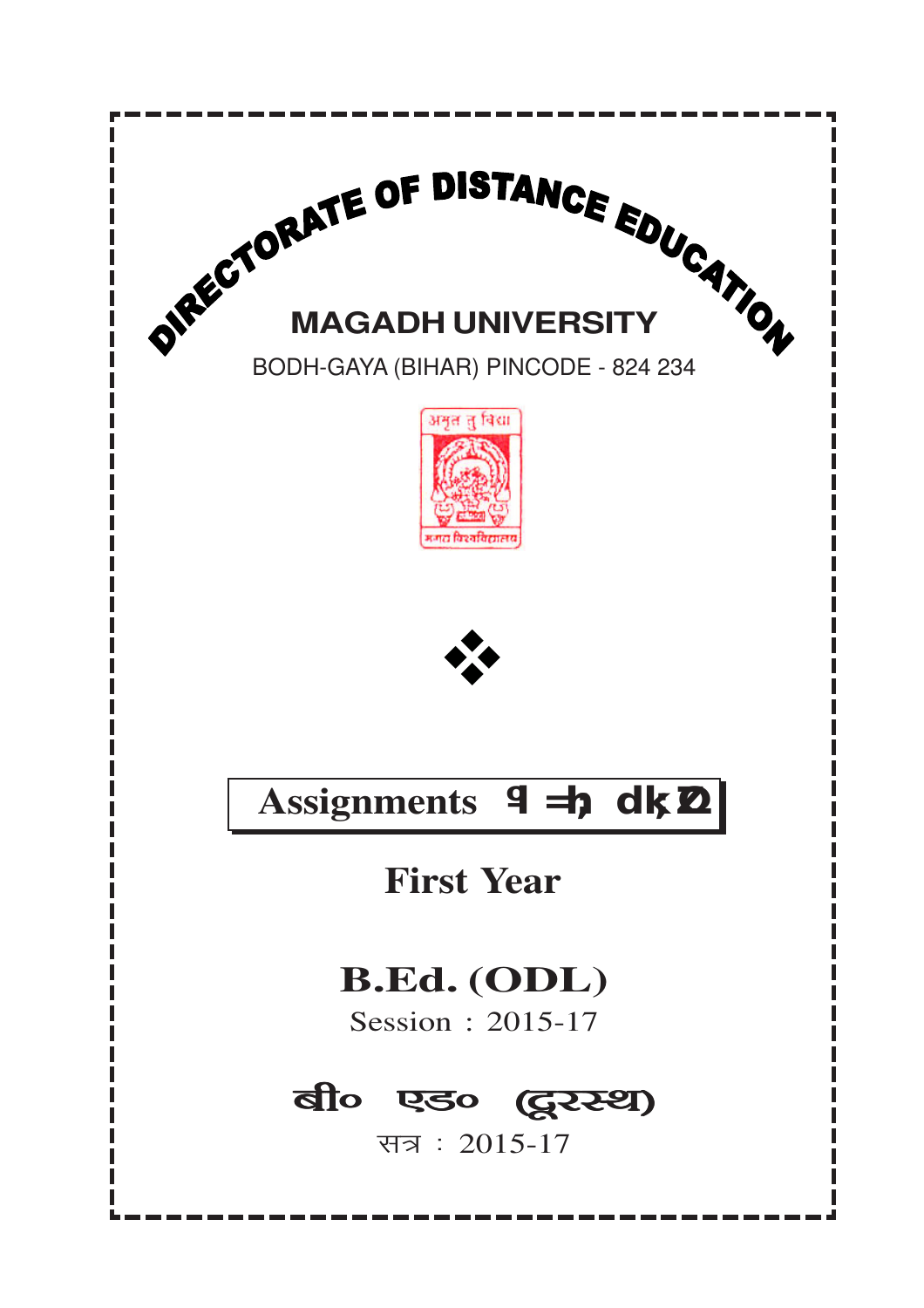#### **PAPER - I**

### **CHILDHOOD AND GROWING UP**

(Answer all questions.)

- 1. Explain gender stereotypes. Give three examples.
- 2. Adolescence is regarded as the period of "stress and storm". Explain
- 3. What is life span development ? How do anecdotal records and narratives help in gathering data about children ?

\_\_\_\_\_

4. What is individual difference ? Explain with example.

## **PAPER - II**

#### **Contemporary India and Education**

(Answer all questions.)

1. How social diversity create hinderance in Universalitations of Education ? Explain it.

समाजिक विविधता शिक्षा के सार्वभौमिकरण में कैसे बाधा डालती है ? विस्तार से समझाए।

2. After Universalitation of primary education why it was important to universalise secondary education ? Discuss its issues and concerns.

प्राथमिक शिक्षा के सार्वभौमीकरण के बाद माध्यमिक शिक्षा के सार्वभौमीकरण की आवश्यकता क्यों पड़ी। इसके मुद्दे और चुनौतियों की चर्चा विस्तार पूर्वक करें।

3. In our constitution which articals are related to education. Explain them.

संविधान के कौन-कौन से अनुच्छेद शिक्षा से जुड़े हैं ? चर्चा करें।

4. What do you understand by quality education ? What steps should be taken to bring quality in Elementry Education ?

—————

शिक्षा में गुणवत्ता से क्या तात्पर्य है ? प्राथमिक शिक्षा में गुणवत्ता लाने के लिए क्या प्रयास किए जाने चाहिए ?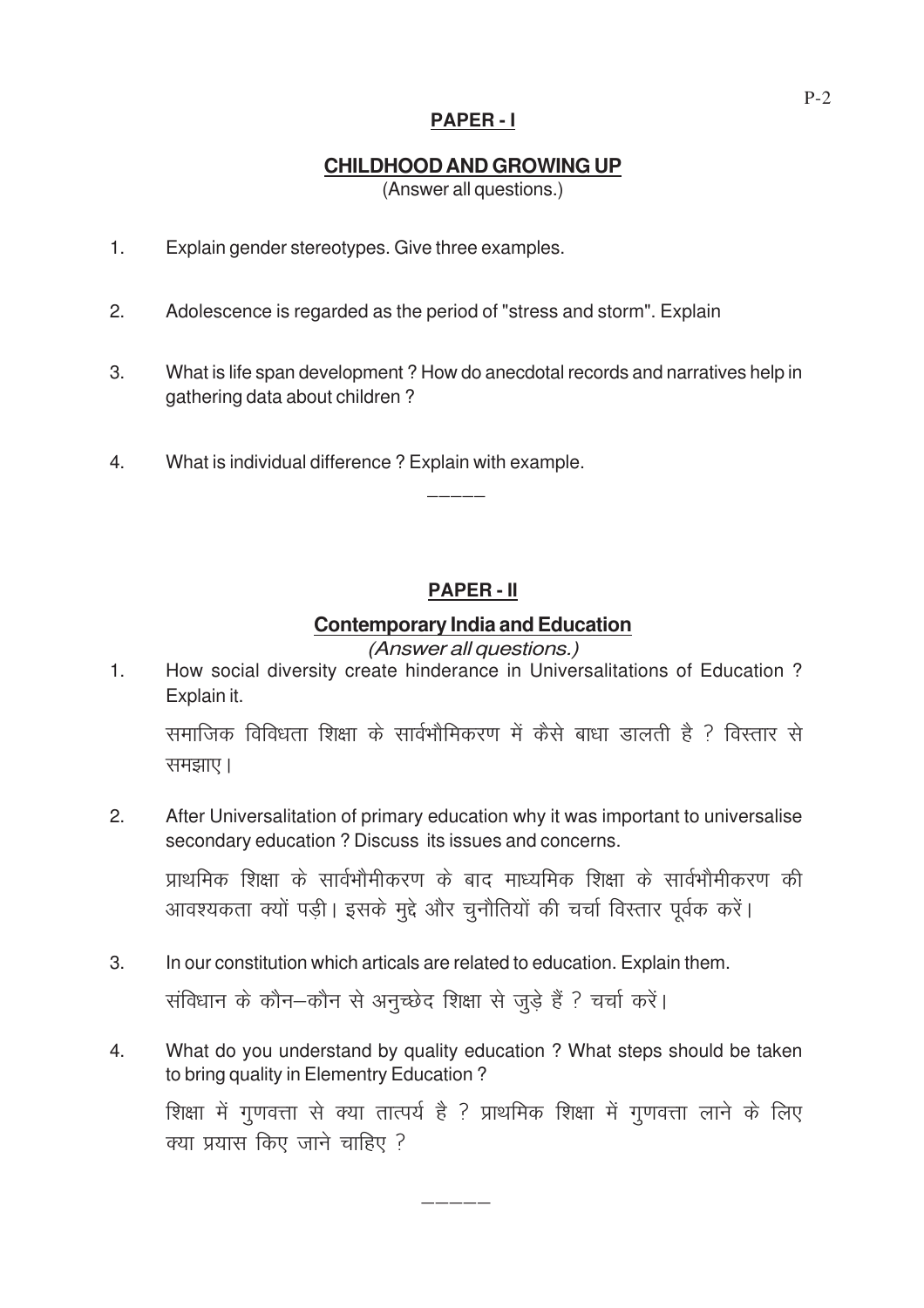#### **PAPER - III**

#### **LEARNING AND TEACHING**

(Answer all questions)

- 1. What is learning ? What are the factors which effects learning ? सीखना क्या है ? सीखना को प्रभावित करनेवाले प्रमुख कारक कौन-कौन से हैं ?
- 2. What is motivation ? How will you motivate children in classroom ? अभिप्रेरण क्या है ? कक्षा में छात्रों को आप कैसे अभिप्रेरित करेंगे ?
- 3. What are the characteristics of a good teacher ? एक अच्छे शिक्षक की क्या-क्या विशेताएँ होनी चाहिए ?
- 4. Explain the learning theory of Piaget. पियाजे के अधिगम सिद्धांत की विवेचना करें।

# **PAPER - IV LANGUAGE ACROSS THE CURRICULUM**

—————<br>—————

(Answer all questions.)

1. Describe the meaning and importance of language, also define the literal meaning of mother language. भाषा का अर्थ एवं महत्व बताते हुए मातृभाषा के शाब्दिक अर्थ पर प्रकाश डालिए।

—————

2. What is questionning. Describe the various kinds of questionning. प्रश्न पूछना क्या है ? प्रश्न पूछने के प्रकारों का वर्णन किजिए।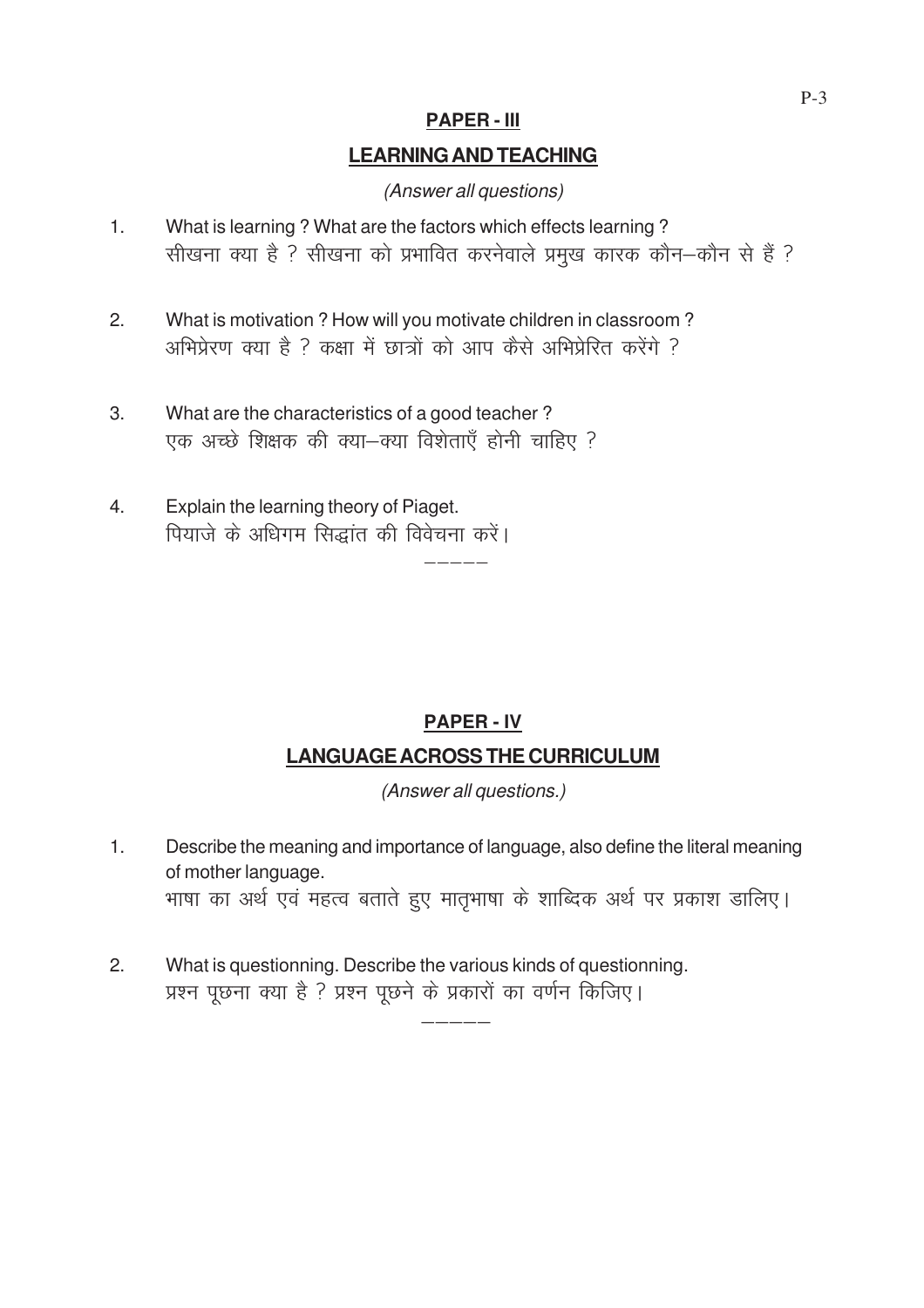#### **PAPER - V**

## **UNDERSTANDING DISCIPLINES AND SUBJECTS**

(Answer all questions.)

- 1. What do you mean by discipline ? Explain. अनुशासन से आप क्या समझते हैं ? व्याख्या करें।
- 2. What are the criteria of content selection for classroom teaching. वर्ग शिक्षण में विषय-वस्तु चयन के क्या-क्या मापदंड हैं ?

# **PAPER - VI GENDER, SCHOOLAND SOCIETY**

—————

(Answer all questions.)

- 1. What are gender roles? Define the role of school and curriculum in challenging gender inequalities.
- 2. How did gender specific roles emerge? Explain where those gender roles stand in different eras.

 $\overline{\phantom{a}}$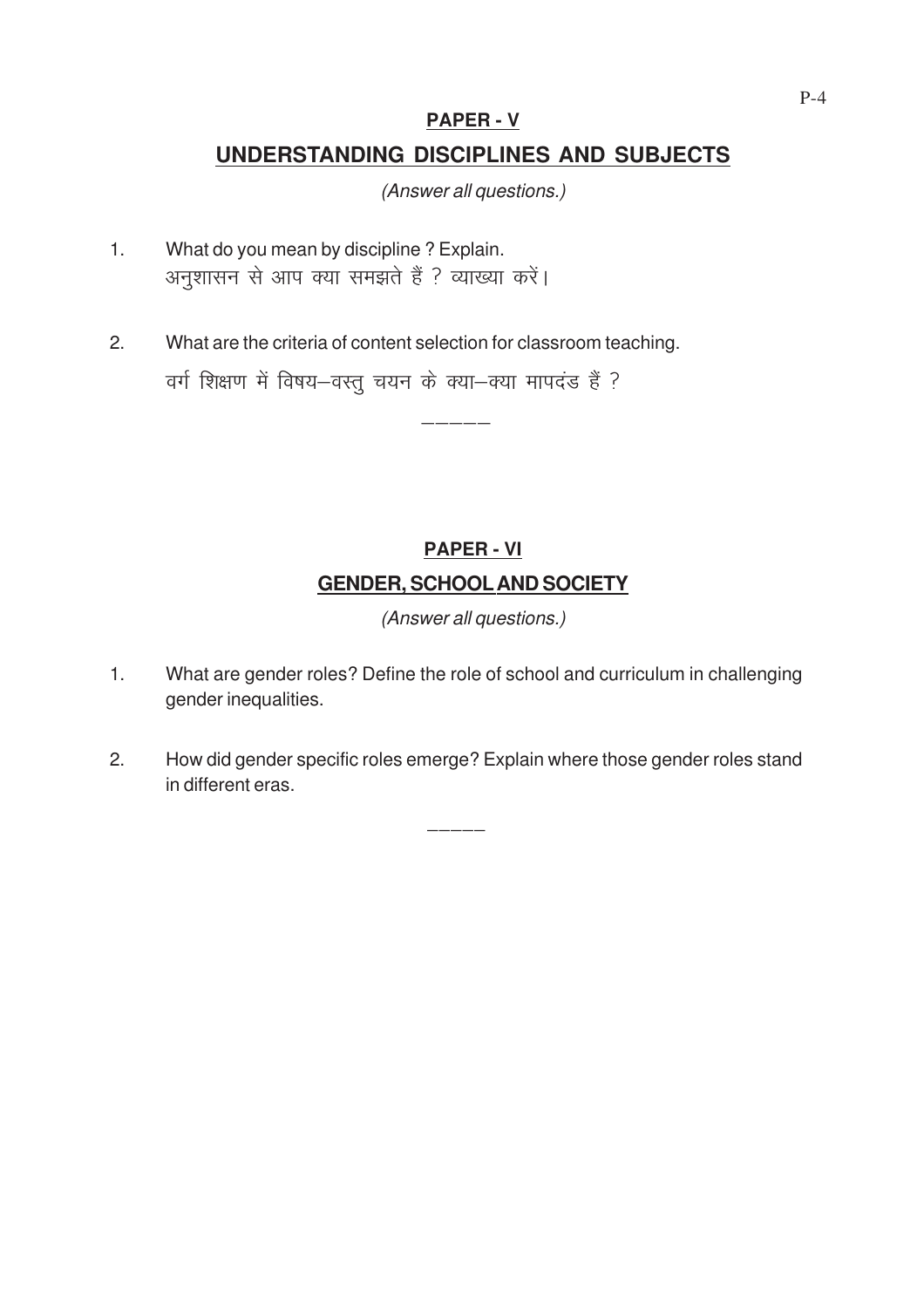### **PAPER - VII (A)**

## **PEDAGOGY OF A SCHOOL SUBJECT PART - I**

## **1. Teaching of Social Studies**

#### (Answer all questions.)

- 1. What are the importance of social science teaching at secondary level ? माध्यमिक स्तर पर सामाजिक विज्ञान शिक्षण की क्या महत्ता है ?
- 2. What are the different methods of teaching social science ? Explain any one method with suitable example. सामाजिक विज्ञान शिक्षण की क्या—क्या विधियाँ है ? किसी एक विधि का सोदाहरण व्याख्या करें।

### **2. Teaching of Science**

(Answer all questions.)

#### **BIOLOGICAL SCIENCE**

1. What are the importantance of teaching aids in Biological Scinece. Explain with examples.

<u>टिचिंग एड का वायोलॉजिक साइंस में क्या महत्व है? उदाहरण के साथ समझाए।</u>

2. Write about different teaching methods in Biological Science. विभिन्न शिक्षण पद्धतियों के बारे में विस्तार पूर्वक लिखें।

### **PHYSICAL SCIENCE**

- 1. What are different teaching methods ? Write about important teaching methods use in physical science. विभिन्न शिक्षण पद्धतियां क्या हैं ? फिजिकल साइंस में प्रयोग होने वाले महत्वपूर्ण शिक्षण पद्धतियों के बारे में लिखें।
- 2. What are the objective of teaching science in secondary education. माध्यमिक स्तर पर विज्ञान शिक्षण का क्या उद्देश्य है।

### **3. Teaching of Mathematics**

(Answer all questions.)

- 1. How many kinds of proof are there in Mathematics teaching ?
- 2. Write in details about planning and organizing lab activities in a Mathematics Laboratory.

—————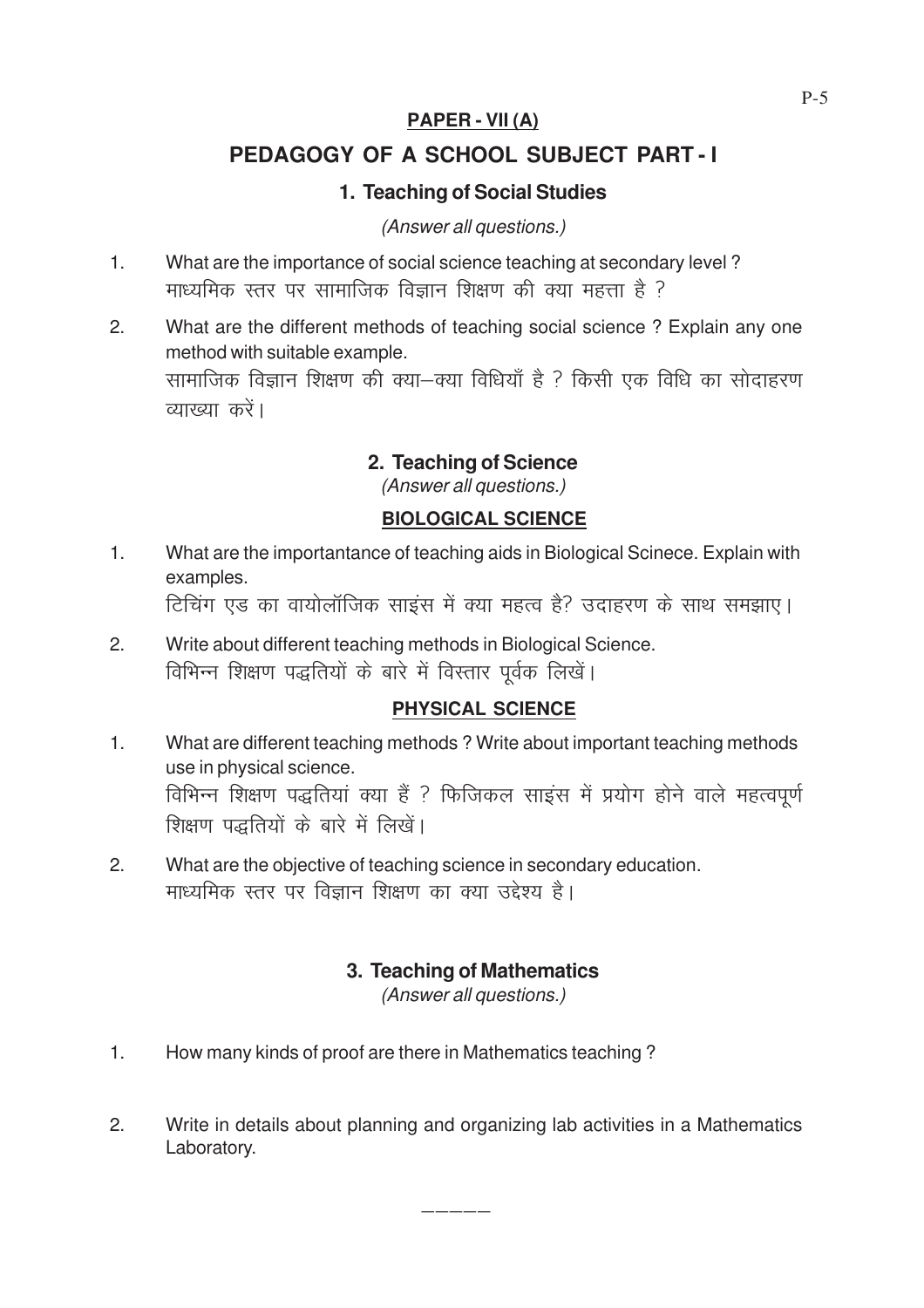## **4. Teaching of English**

(Answer all questions.)

- 1. Explain common difficulties and solutions in teaching English as a foreign language at secondary level.
- 2. Write in detail the methods and approaches of English Language Teaching.

—————<br>—————

## **5. Teaching of Hindi**

(Answer all questions.)

- 1. हिन्दी भाषा शिक्षण की प्रमुख कौशलों की विवेचना करें।
- 2. हिन्दी भाषा शिक्षण में पाठ योजना का क्या महत्व है ?

### **6. Teaching of Urdu**

*\_\_\_\_\_*

(Answer all questions.)

- اردو زبان ن ماريخ سے اميني واقفيت کا اظہار کریں 1. Briefly describe the history of Urdu language.
- نصائے تناب سے اردونٹر کا ایک مفصر پٹر سبق تبار رہن 2.

Prepare a lesson plan of Urdu Prose from the text book.

# **7. Teaching of Sanskrit**

 $-$ 

(Answer all questions.)

- 1. नवम् कक्षा के किसी एक प्रकरण पर पाठ योजना तैयार करें।
- 2. संस्कृत शिक्षण में सहायक सामग्री की महत्ता पर अपना विचार प्रकट करें।

 $-$